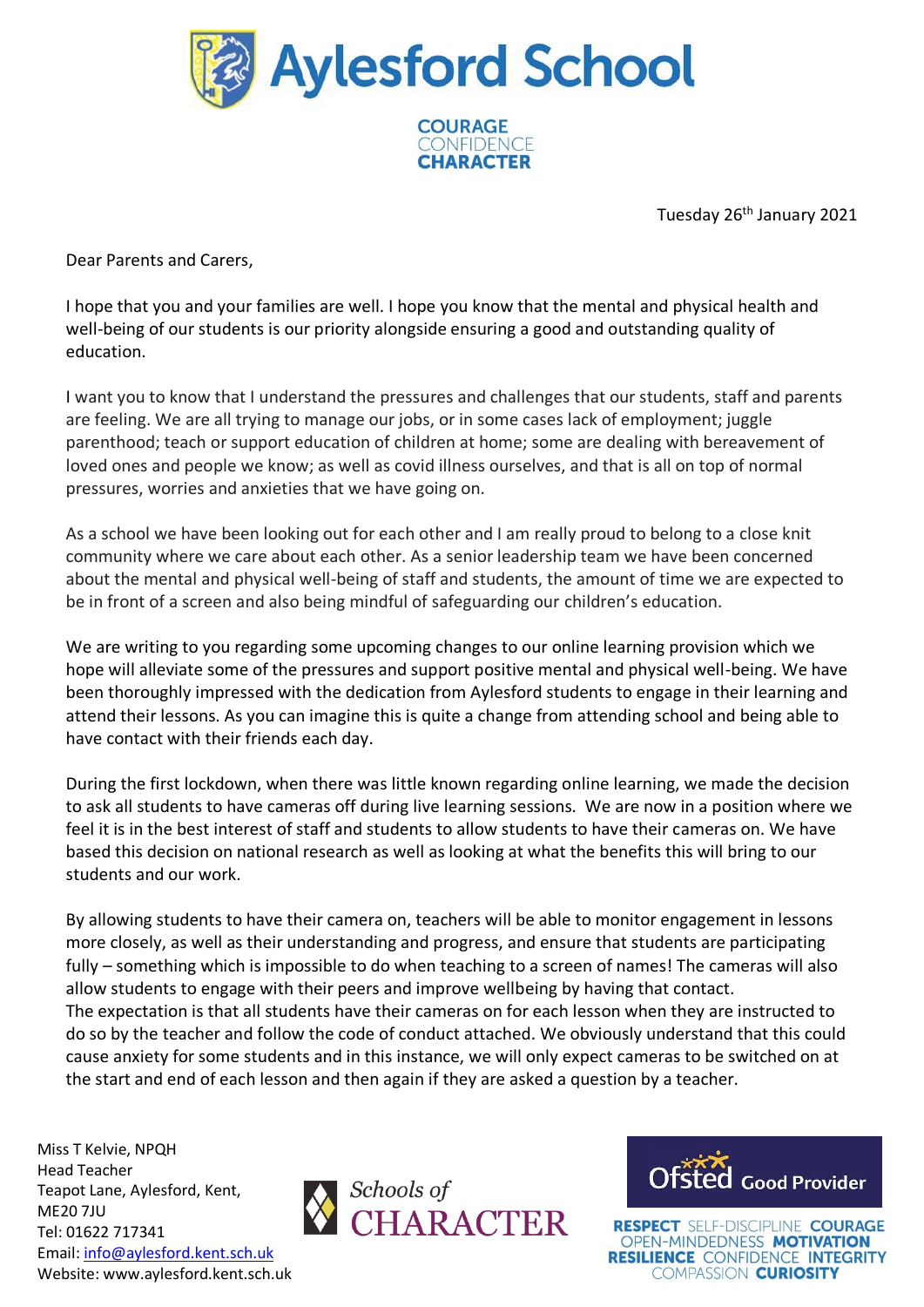### **Attendance to lessons**

Students are expected to attend all lessons and parents should let the school know if a student is unable to attend lessons. Please continue to let us know if your child is ill.

We are aware that some students have previously chosen to log in to lessons to ensure they receive their attendance mark but then do not engage or participate in the lesson. By having cameras off it makes it impossible for the teacher to tell if students are engaged, therefore a student who chooses to have their camera off will only be marked present if there is evidence of participation in the lesson. This evidence will be in the form of answering questions, use of the chat function and/or submitting work to demonstrate that they were engaged in the lesson. Please encourage your child to work with the camera on to allow the teacher to support and encourage engagement.

Please ensure students do not share the links to lessons with people outside of Aylesford School – the lessons are for our students only.

#### **Reduction of screen time**

We are fully aware of the issues associated with large amounts of screen time and in order to support students and staff mental health and well-being we have taken the decision to reduce lesson time to 45 minutes to allow for a 15 minute comfort break in between each lesson. Lessons will start at normal time but will finish 15 minutes early. This reduces screen time by one hour and 15 minutes each day.

#### **Aylesford's Character and Wellbeing Day**

We have also decided to have one day per week dedicated to the wellbeing and character education of our students and staff. On this day, students and staff will not be expected to be online at all. The normal timetable will be suspended. In line with our "stay healthy, stay engaged, stay in touch" campaign, Aylesford students will participate in a character education day which will allow students to have a break from online learning one day a week but at the same time have an opportunity to try new activities and develop new skills. Attached is the menu of suggested activities and how they link to our character development. We would like students and staff to attempt 2-3 activities on these days. There will be awards for those who complete challenges.

The day will differ each week to ensure that the same lessons do not get missed. The students will log on to register in the morning and discuss their plans for the day with their mentor. There is a list of suggested activities attached and a rota below which takes us up until half term. There is an opportunity for students to submit evidence of their challenges to their mentors and plenty of rewards available to acknowledge the student's contributions. We look forward to seeing their endeavours and we will update our school Facebook page regularly with the submissions we receive.

The dates for these days are listed below.

#### Well Being and Character Education Day

Friday 29th January Thursday 4th February Wednesday 10th February

Miss T Kelvie, NPQH Head Teacher Teapot Lane, Aylesford, Kent, ME20 7JU Tel: 01622 717341 Email[: info@aylesford.kent.sch.uk](mailto:info@aylesford.kent.sch.uk) Website: www.aylesford.kent.sch.uk



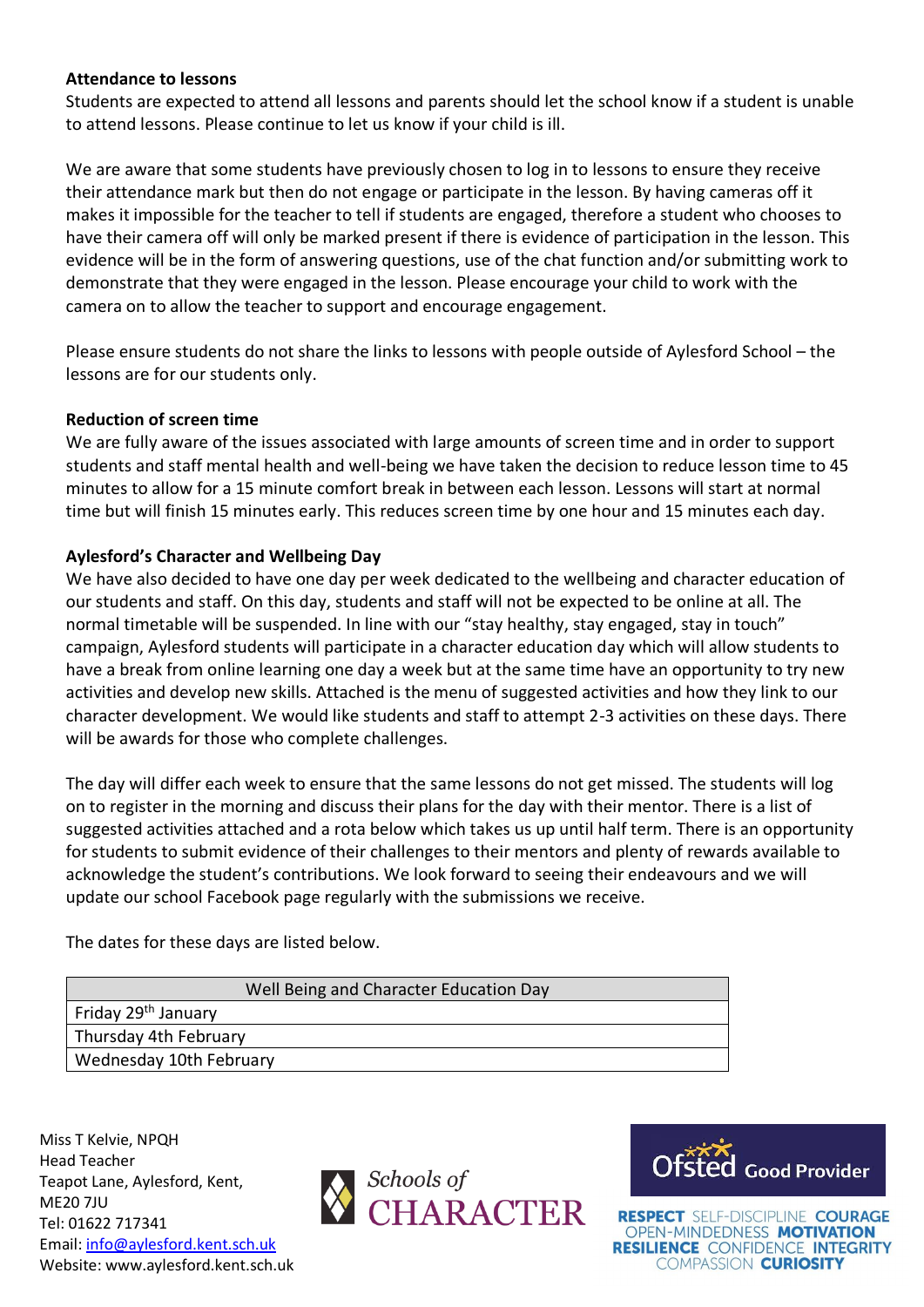**We will review this following any further announcements made regarding the return to school.**

**Yours sincerely,**

**Tanya Kelvie Niamh Land David Wright Teaching and Learning Character Education**

**Headteacher Senior Assistant Head Senior Assistant Head**

Miss T Kelvie, NPQH Head Teacher Teapot Lane, Aylesford, Kent, ME20 7JU Tel: 01622 717341 Email[: info@aylesford.kent.sch.uk](mailto:info@aylesford.kent.sch.uk) Website: www.aylesford.kent.sch.uk



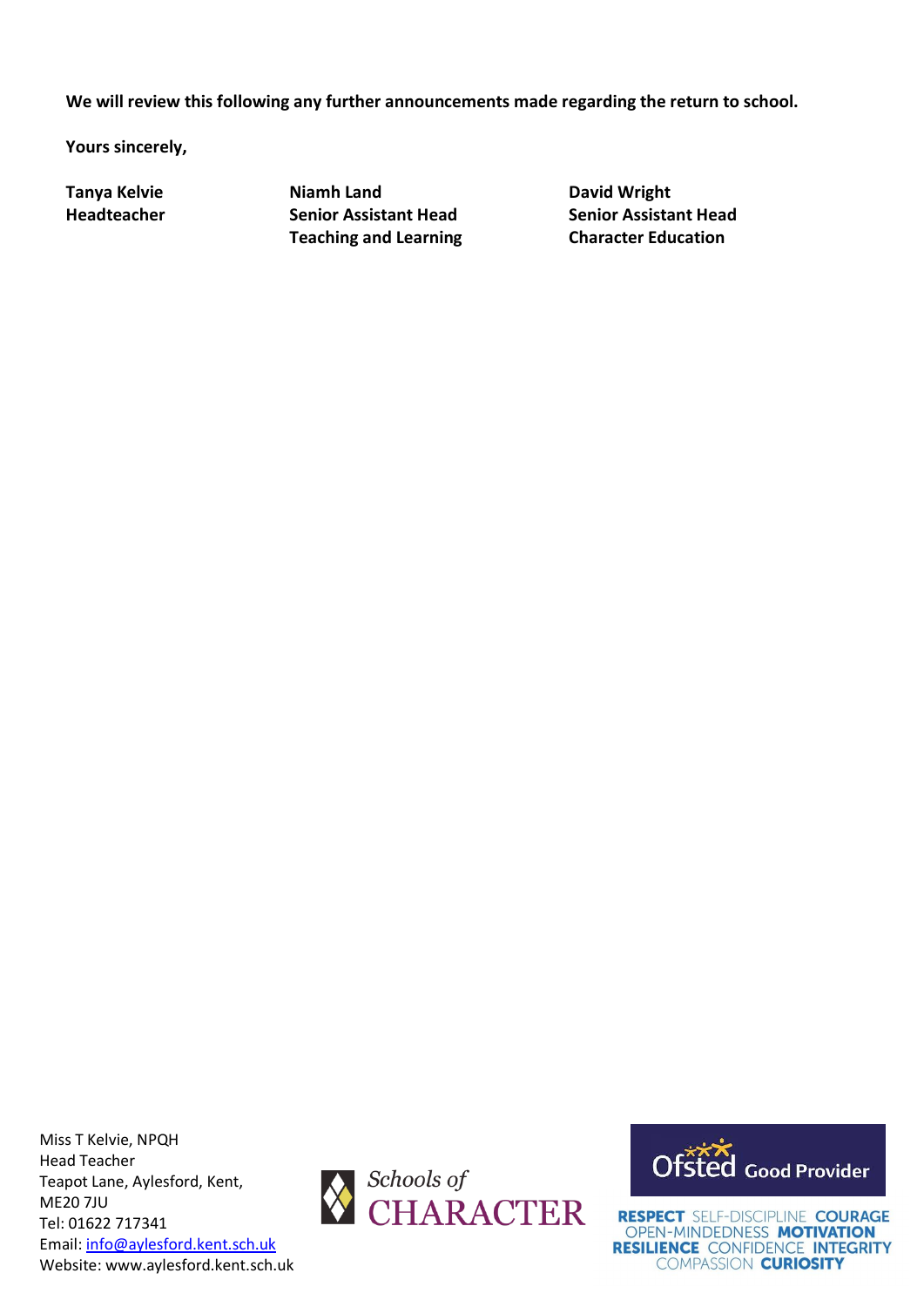# **Live Lessons – Best Practice and Code of Conduct**

This code of conduct outlines what is expected of students during live learning sessions. Much of this code is mirrored by the expectations of the students when they attend lessons in school.

## **Organisation**

- Students will ensure they are registered for the sims student app to ensure they are able to access the zoom links successfully. Students should inform their mentor or progress leaders if there are any issues with the app.
- Students should ensure that they have the appropriate equipment to learn including pen, pencil, paper and any other special equipment needed, e.g. calculator.
- Students should be ready to learn by 8.30 each morning and access lessons on time.
- You must be dressed appropriately e.g. not in pyjamas

# **During the session**

- Cameras to remain on to allow teachers to encourage active participation.
- A background to be used where possible otherwise students should sit in an appropriate location in the home e.g. Not lying in bed and please be mindful of what is visible behind you.
- There should not be any photographs visible in your background
- The environment is quiet and free from distraction where possible.
- All microphones are muted unless asked to unmute.
- You will use the "Raise Hand" function if you have a question.
- If the annotate function is enabled by the teacher, it will be used in an appropriate way as instructed.
- The chat function will only be used for lesson discussions.
- Students will not share screens unless specifically requested to do so
- Students will communicate with respect and courtesy at all times to both students and staff.

# **Data Protection**

- You must not share links with anyone outside of your class we understand that there may be times with technology fails and you may need to ask a friend to get you a link for a lesson. This should be a last resort and you should contact the class teacher by school email in the first instance to get any links.
- It is prohibited to take screen shots or record any part of the lesson.
- All work submitted should be done so via the sims app please see the video on the school website explaining how to do this.

Miss T Kelvie, NPQH Head Teacher Teapot Lane, Aylesford, Kent, ME20 7JU Tel: 01622 717341 Email[: info@aylesford.kent.sch.uk](mailto:info@aylesford.kent.sch.uk) Website: www.aylesford.kent.sch.uk